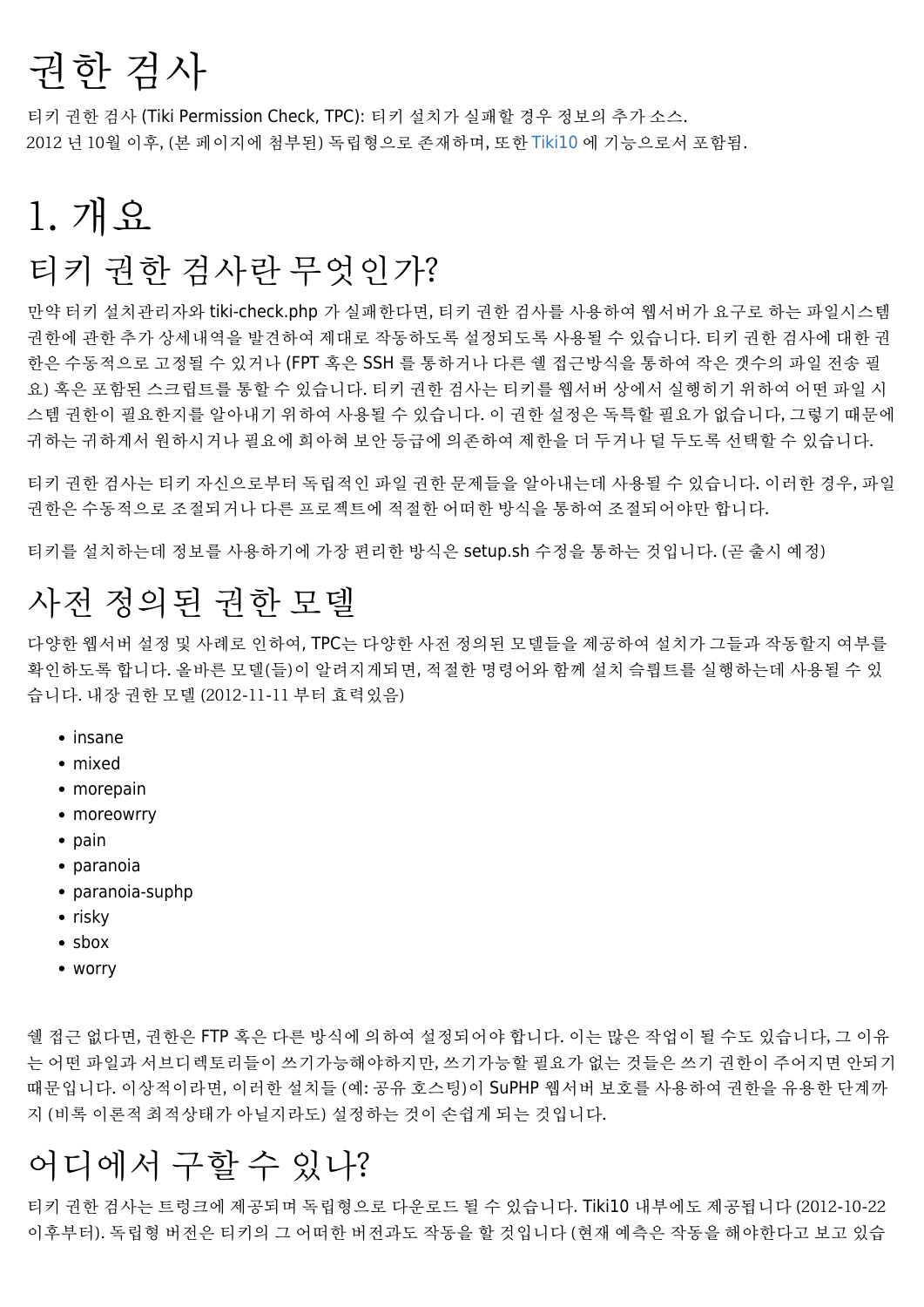니다) 본 페이지의 하단에, 알파 버전이 첨부되어 있습니다.

가장 최신 버전의 코드는 다음 위치에 있습니다:

- <https://svn.code.sf.net/p/tikiwiki/code/trunk/permissioncheck/>
- [https://svn.code.sf.net/p/tikiwiki/code/branches/11.x/permissioncheck/\]](https://svn.code.sf.net/p/tikiwiki/code/branches/11.x/permissioncheck/%5D)
- [https://svn.code.sf.net/p/tikiwiki/code/branches/10.x/permissioncheck/\]](https://svn.code.sf.net/p/tikiwiki/code/branches/10.x/permissioncheck/%5D)

## 2. 티키 권한 검사 활성화 및 비활성화 하기

중요한 문제는 티키 권한 검사를 활성하 및 비활성화 하는 것입니다. 필요한 정보를 취득했으면, 비활성화하는 것을 강 력 추천합니다, 이는 몇몇 하위디렉터리들이 테스트 목적으로 전역 쓰기 가능하게 설정되며 파일들의 소유권 ( (user/group) 이 대중에게 노출되기 때문입니다 (하지만, 웹서버의 설정에 따라, 가능하다면 htaccess 보호를 사용할 수도 있으실 것입니다).

#### 2.1. 티키 권한 검사를 쉘에서 이용

sh (혹은 bash, dash) 와 같은 쉘을 사용하여 티키 문서 루트에 있는 prepare\_permissioncheck.sh 스크립트를 실행 하십시오.

#### 2.1.1. 스크립트 권한 설정

티키의 문서 루트에 있음: chmod 600 prepare permissioncheck.sh

#### 2.1.2. htaccess 권한 설정

티키의 문서 루트에 있음:

chmod 644 permissioncheck/.htaccess

만약 **.htaccess** 이 존재하지만 웹서버에서 읽을 수 없다면, 문제가 발생할 수도 있습니다.

이는 티키 권한 검사가 쉘 스크립트에 의하여 활성화 혹은 비활성화 될 때마다 진행됩니다. 그러므로 대부분의 경우, 수동으로 진행할 필요가 없습니다.

#### 2.1.3. 쉘을 통하여 활성화

티키의 문서 루트에 있음: sh prepare permissioncheck.sh enable

#### 2.1.4. 쉘을 통하여 비활성화

티키의 문서 루트에 있음: sh prepare permissioncheck.sh disable

#### 2.2. 티키 권한 검사를 FTP 를 통하여 사용

쉘 접근이 없이 권한을 설정하는 것은 쉬운 것이 아닙니다. 지역 파일 권한을 설정하고 업로드를 하거나 FTP를 통하여 파일을 설정할 수 있습니다 (두 경우 모두: **enable**/**disable**). 추가로 티키 권한 검사를 활성화 하려면 permissioncheck/yes.bin 를 permissioncheck/permission\_granted.bin 로 복사하고 **비활성** 하려면 permissioncheck/no.bin 를 permissioncheck/permission\_granted.bin 로 복사하여야 합니다. (두 경우 모두: 그 후 FTP 로 다음을 업로드 합니다 permissioncheck/permission\_granted.bin).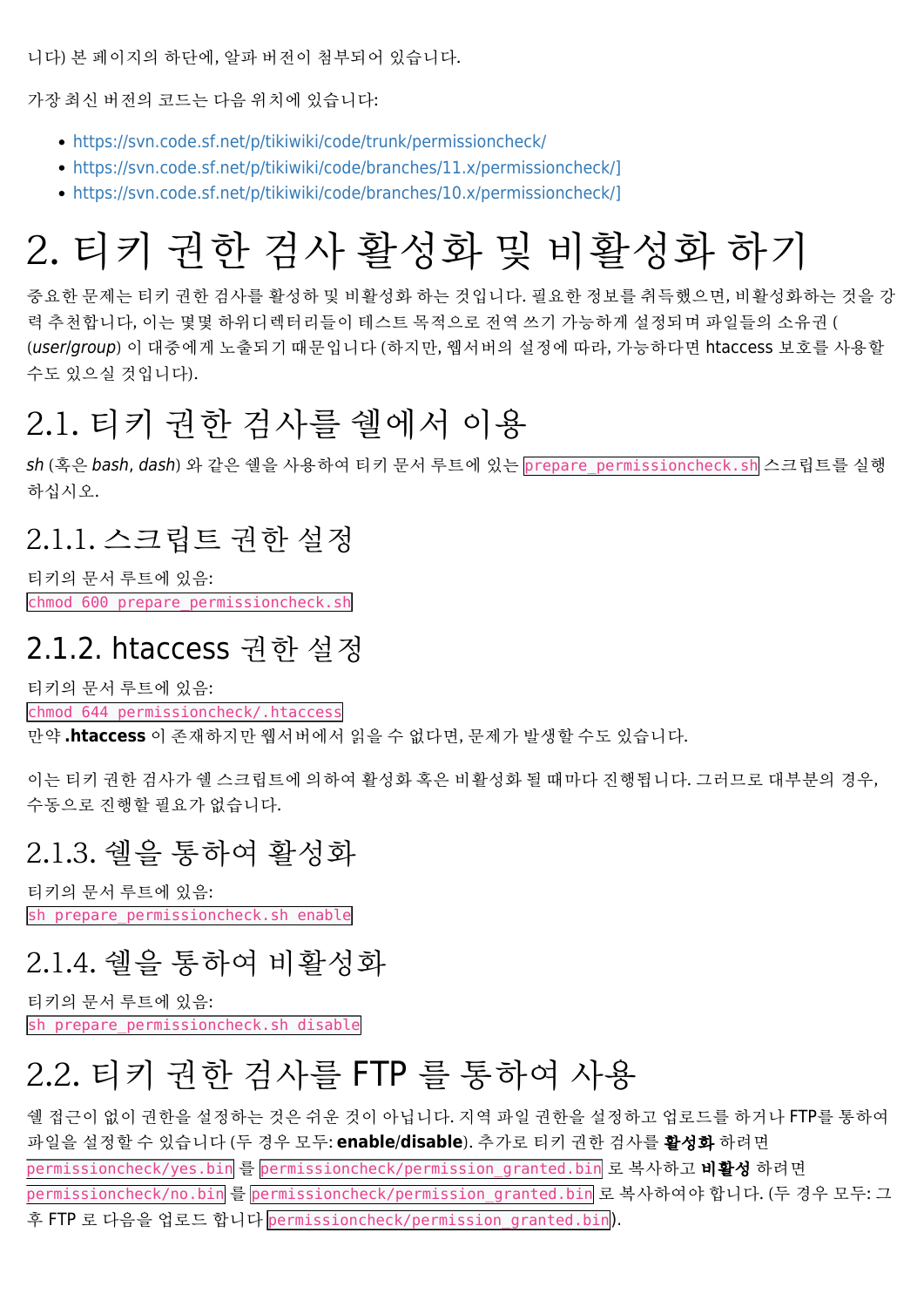### 2.2.1. FTP chmod 를 통한 일반 설정

|              | chmod 755 permissioncheck                        |
|--------------|--------------------------------------------------|
|              | chmod 644 permissioncheck/check.php              |
| chmod<br>644 | permissioncheck/functions.php.inc                |
| chmod 600    | permissioncheck/ htaccess                        |
|              | chmod 644 permissioncheck/.htaccess if it exists |
|              | chmod 600 permissioncheck/.htpasswd              |
| chmod 644    | permissioncheck/index.php                        |
| chmod<br>444 | permissioncheck/no.bin                           |
| 444<br>chmod | permissioncheck/permission print.php.inc         |
|              | chmod 644 permissioncheck/permission granted.bin |
| chmod<br>644 | permissioncheck/permission granted.php.inc       |
| chmod<br>644 | permissioncheck/usecases.php.inc                 |
| chmod 644    | permissioncheck/usecases.txt                     |
|              | chmod 444 permissioncheck/yes.bin                |

#### **htaccess** 권한 설정

만약 티키 권한 검사가 permissioncheck/ 내부의 기존의 **.htaccess** 에 의하여 보호된다면, 티키 문서 루트에 다음을 확인하십시오:

chmod 644 permissioncheck/.htaccess

만약 **.htaccess** 가 존재하지만 웹서버에서 읽어들일 수 없다면, 문제가 발생할 수도 있습니다.

#### 2.2.2. via FTP chmod 를 통하여 활성화

permissioncheck/new\_htaccess 를 (임의의 내용으로) 생성, permissioncheck/yes.bin 를

| permissioncheck/permission granted.bin 에 복사하고 둘 다 업로드, 다음과 같이 FTP 서버에서 파일 권한 변경: |
|----------------------------------------------------------------------------------|
| chmod 644 permissioncheck/create new htaccess.php                                |
| chmod 777 permissioncheck/insane                                                 |
| chmod 777 permissioncheck/insane/check.php                                       |
| chmod 700 permissioncheck/mixed                                                  |
| chmod 660 permissioncheck/mixed/check.php                                        |
| chmod<br>705 permissioncheck/morepain                                            |
| chmod 606 permissioncheck/morepain/check.php                                     |
| chmod 705 permissioncheck/moreworry                                              |
| chmod 604 permissioncheck/moreworry/check.php                                    |
| chmod 666 permissioncheck/new htaccess                                           |
| chmod 701 permissioncheck/pain                                                   |
| chmod 606 permissioncheck/pain/check.php                                         |
| chmod 770 permissioncheck/paranoia                                               |
| chmod 600 permissioncheck/paranoia/check.php                                     |
| chmod 701 permissioncheck/paranoia-suphp                                         |
| chmod 600 permissioncheck/paranoia-suphp/check.php                               |
| chmod 775 permissioncheck/risky                                                  |
| chmod 664 permissioncheck/risky/check.php                                        |
| chmod 701 permissioncheck/worry                                                  |
| chmod 604 permissioncheck/worry/check.php                                        |
|                                                                                  |

### 2.2.3. FTP chmod 를 통하여 비활성화

permissioncheck/no.bin 를 permissioncheck/permission\_granted.bin 로 복사하고 업로드, FTP 서버에서 다음 과 같이 권한 설정 변경:

chmod 000 permissioncheck/create\_new\_htaccess.php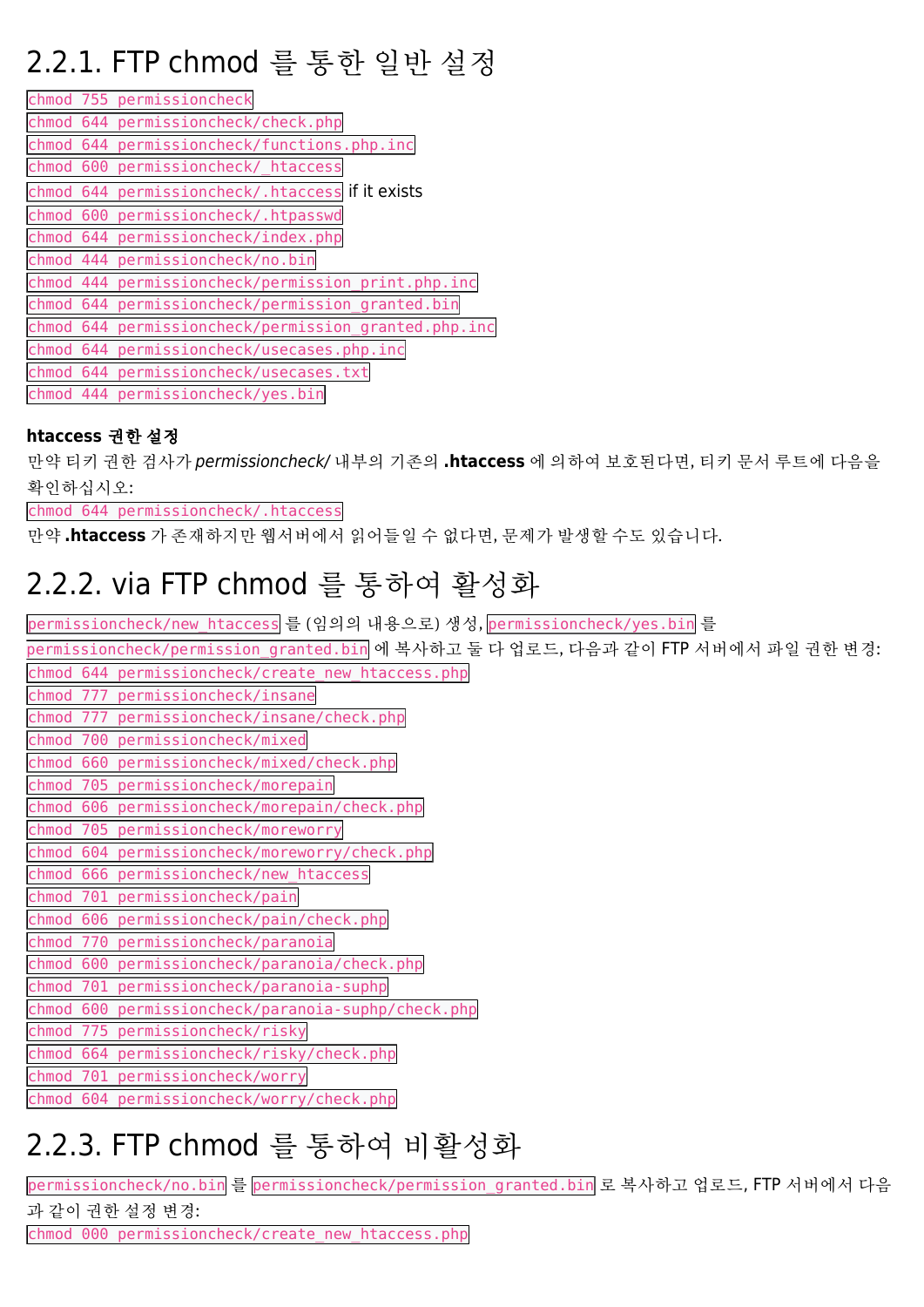| chmod | 700 | permissioncheck/insane                   |
|-------|-----|------------------------------------------|
| chmod | 600 | permissioncheck/insane/check.php         |
| chmod | 700 | permissioncheck/mixed                    |
| chmod | 600 | permissioncheck/mixed/check.php          |
| chmod | 700 | permissioncheck/morepain                 |
| chmod | 600 | permissioncheck/morepain/check.php       |
| chmod | 700 | permissioncheck/moreworry                |
| chmod | 600 | permissioncheck/moreworry/check.php      |
| chmod | 600 | permissioncheck/new htaccess             |
| chmod | 700 | permissioncheck/pain                     |
| chmod | 600 | permissioncheck/pain/check.php           |
| chmod | 700 | permissioncheck/paranoia                 |
| chmod | 600 | permissioncheck/paranoia/check.php       |
| chmod | 700 | permissioncheck/paranoia-suphp           |
| chmod | 600 | permissioncheck/paranoia-suphp/check.php |
| chmod | 700 | permissioncheck/risky                    |
| chmod | 600 | permissioncheck/risky/check.php          |
| chmod | 700 | permissioncheck/worry                    |
| chmod | 600 | permissioncheck/worry/check.php          |

# 3. 권한 개요: 예제

<http://example.org/permissioncheck/> <http://demo.tiki.org/pd/permissioncheck/> <http://demo.tiki.org/10x/permissioncheck/> <http://demo.tiki.org/trunk/permissioncheck/>

## 3.1. 티키 권한 검사 사용하기

자신의 티키 설치 경로 /permissioncheck/ 를 방문하면 TPC 메인 페이지를 보게 될 것입니다. 위의 예제에서 example.com 도메인을 귀하의 도메인으로 교체하십시오. 페이지가 이것은 비활성화 되어있습니다 라고 말하면, 활 성화를 해주셔야 합니다. 이러한 권한들에 대하여 모든 권한 모델, 사용자, 그룹 및 파일 권한 이 보여야 하며, 이 모델 이 작동을 할 것인지 여부에 대한 힌트도 보여야 합니다. 작동을 할 것 같은 모델명을 기록해두십시오. 후에 필요하게 될 것입니다

## 4. 티키 권한 검사로부터의 정보 사용하기 4.1. 쉘 접근

티키 루트 디렉터리로 가서 설치 스크립트를 작동할 것처럼 보이는 모델명 중 하나와 함께 실행하십시오: sh setup.sh \$modele

여기서 \$model 를 위에 적어놓으신 것으로 교체하십시오. 이 모델이 여전히 작동하지 않는다면, 다른 것으로 시도하십 시오. 작동하는 모델이 없다면, 하나씩 번갈아 가며 모든 사전 정의된 모델들을 시도해 보시고 결과를 지켜보십시오

## 5. setup.sh 의 명령어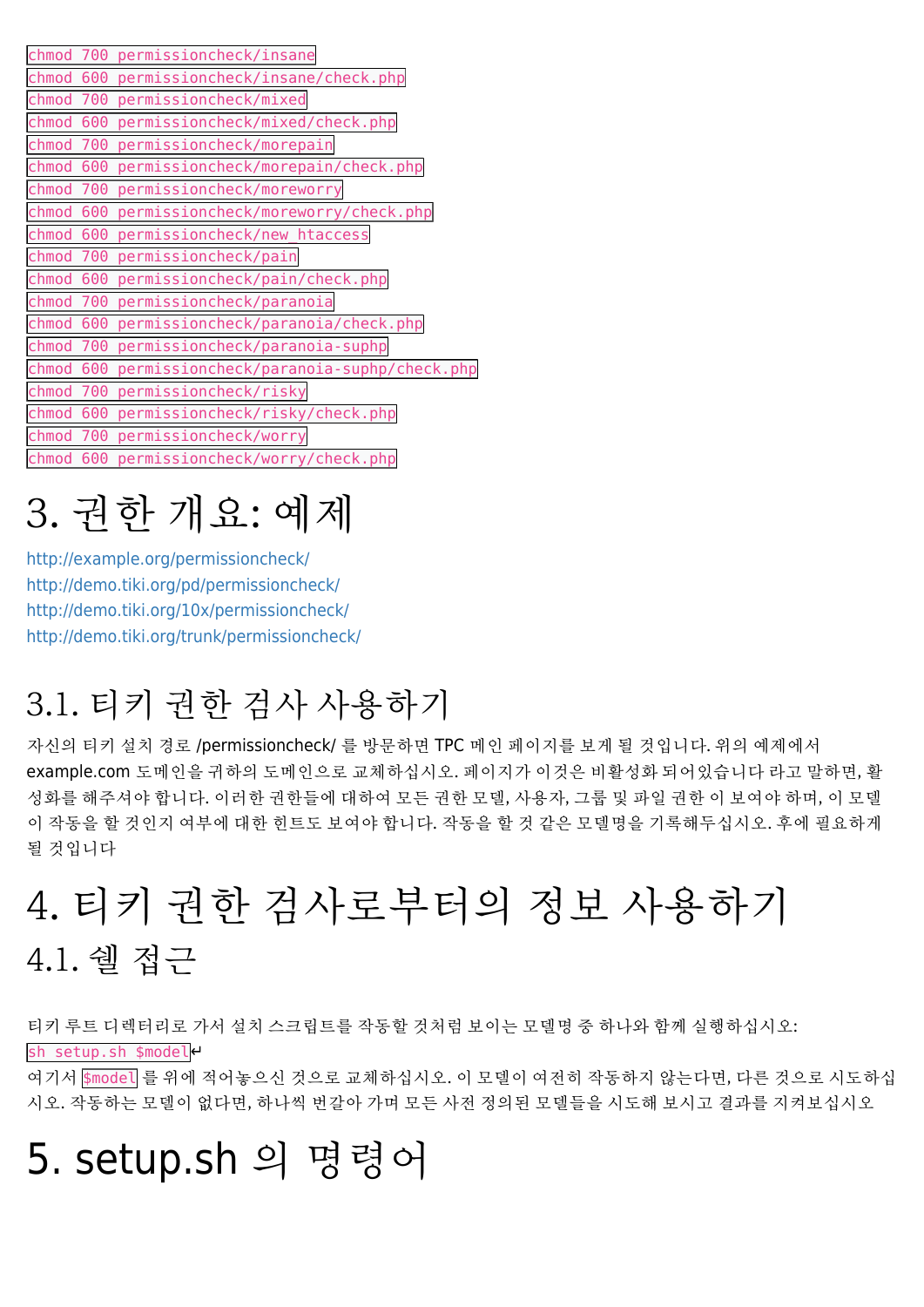### 5.1. 일반 명령어

- default
- menu
- nothing

### 5.2. 전통 명령어

- $\bullet$  fix
- open

### 5.3. 사전정의된 모델들

- insane
- morepain
- moreworry
- $\bullet$  pain
- paranoia
- paranoia-suphp
- $\bullet$  risky
- sbox
- worry

## 5.4. 미세 조절 가능한 권한 부분들

#### 5.4.1. 전체 티키 트리

- $\bullet$  gmr
- $\bullet$  gmw
- $\bullet$  gmx
- $\bullet$  gpr
- gpw
- gpx
- $\bullet$  omr
- omw
- $\bullet$  omx
- opr
- opw
- opx
- umr
- umw
- umx
- upr
- upw
- upx